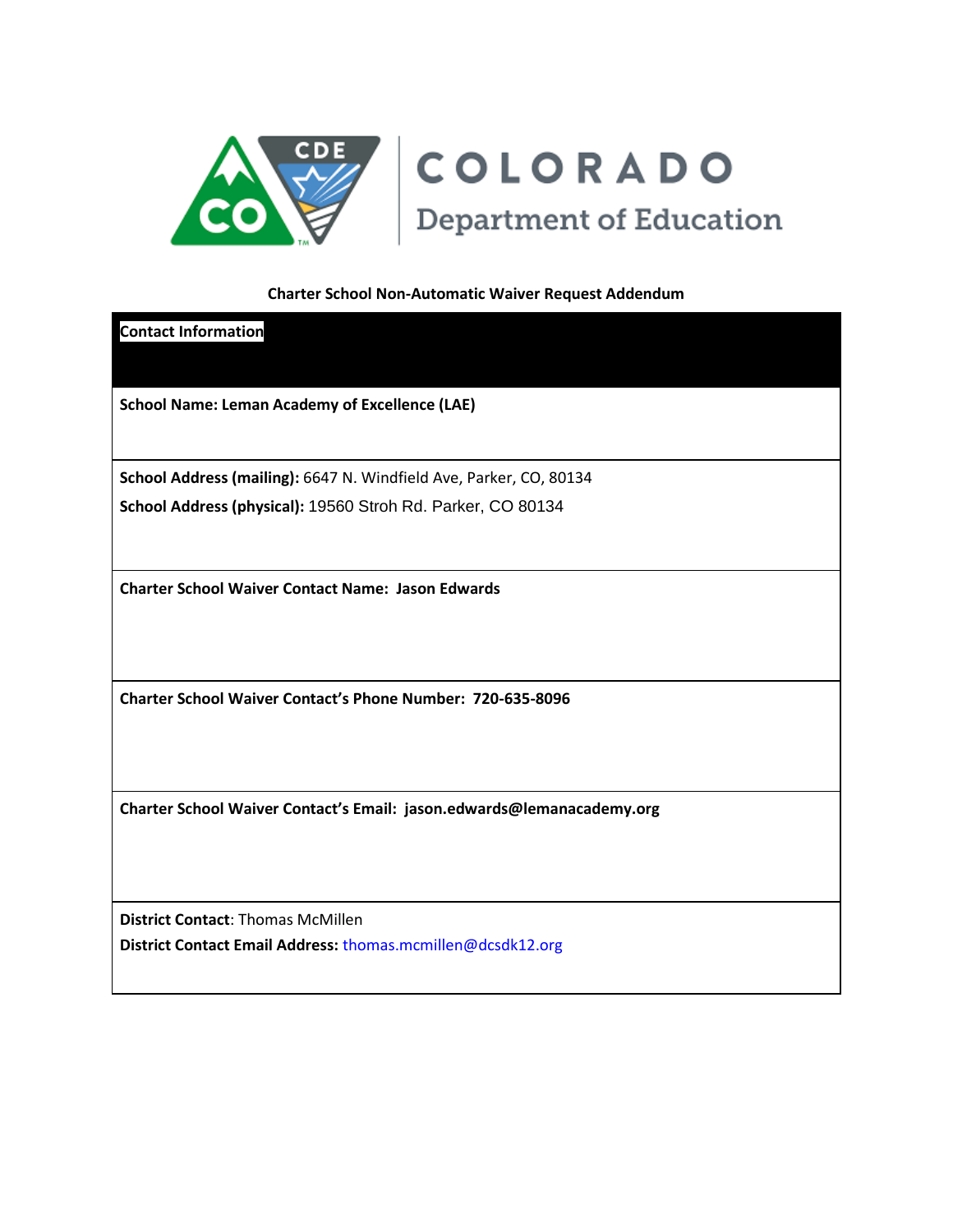#### **Non-Automatic Waivers: Statute Description and Rationale and Replacement Plan**

**Statutory Citation and Title:**

**C.R.S. §22-9-106** *Local Board of Education, Duties, Performance Evaluation System* **C.R.S. §22-2-112(1)(q)(I)** *Commissioner Duties*

**Rationale:** The charter school leader must have the ability to perform the evaluation of all personnel. Should any other designated administrator not have a Type D certificate, this should not preclude him or her from administering the evaluations under the direction of the school leader. The BOD must also have the ability to perform the evaluation for the school leader or designated head of school. Additionally, the charter school should not be required to report their teacher or Administrator evaluation ratings as a part of the commissioner's report as required by C.R.S. 22-2-112(1)(q)(l)

**Replacement Plan:** The charter school will ensure that educators are hired who meet or exceed the criteria of being Highly Qualified, as specified in the CDE Handbook for Districts in Colorado published in January, 2015 in accordance with the No Child Left Behind provisions.

**Statutory Citation and Title:**

**C.R.S. §22-32-109(1)(n)(I)** *Board of Education- Specific Duties School Calendar*

**C.R.S. §22-32-109(1)(n)(II)(B)** *Board of Education-Specific Duties Adoption of District Calendar*

**Rationale:** The charter school will prescribe the actual details of its own school calendar to best meet the needs of its students. The authorizing board will not set these policies and the charter school will have a calendar that differs from the rest of the schools within the district.

**Replacement Plan:** The final calendar and the school's daily schedule will be designed by the charter school and will meet or exceed the expectations in state statute.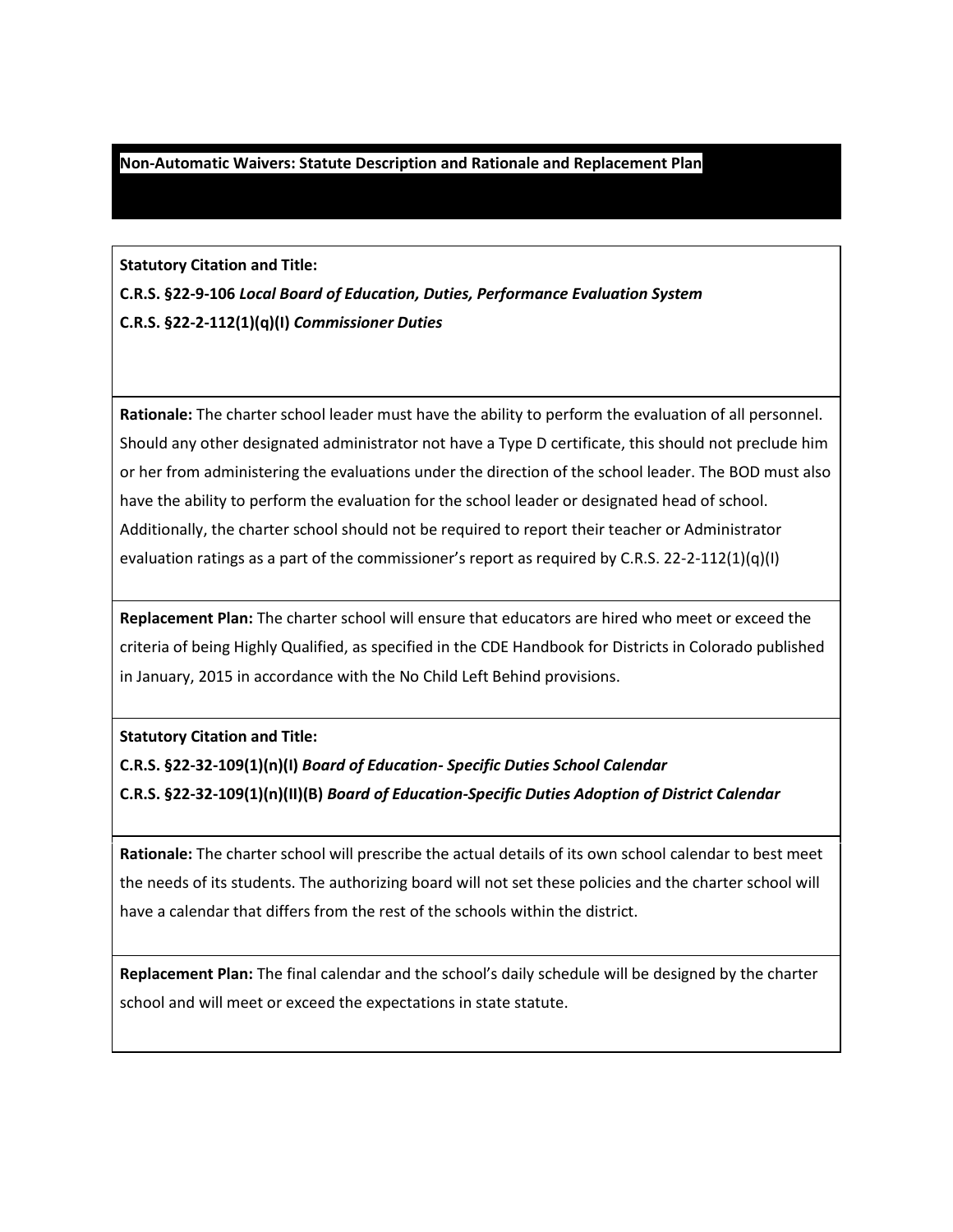# **Statutory Citation and Title: C.R.S. 22-32-109(1)(n)(II)(A) Determine teacher-pupil contact hours**

**Rationale:** LAE will be responsible for designing a calendar along with a corresponding weekly and daily schedule that is appropriate for each grade-level and fitting with the philosophy of the school.

**Replacement Plan:** Teacher-pupil contact hours will meet or exceed the amount required by the state and district for full funding. Teachers will additionally be requested to offer 120 hours per week of "scholar hours" in which additional support and tutoring will be provided to the pupils in their classes.

**Statutory Citation and Title:**

**C.R.S. § 22-63-201** *Employment-Certificate required*

**Rationale:** LAE will be responsible for its own personnel matters, including employing its own staff and establishing its own terms and conditions of employment, policies, rules, and regulations, and providing its own training. Therefore, LAE requests that these statutory duties be waived or delegated from the Douglas County School District Board of Education to the LAE School Director. The academic and financial success of LAE depends in large part to its ability to select, employ, pay, train, and direct its own staff. All LAE staff will be employed on an at-will basis.

**Replacement Plan:** All LAE staff will receive an Offer of Employment Letter and a copy of the LAE Employee Handbook.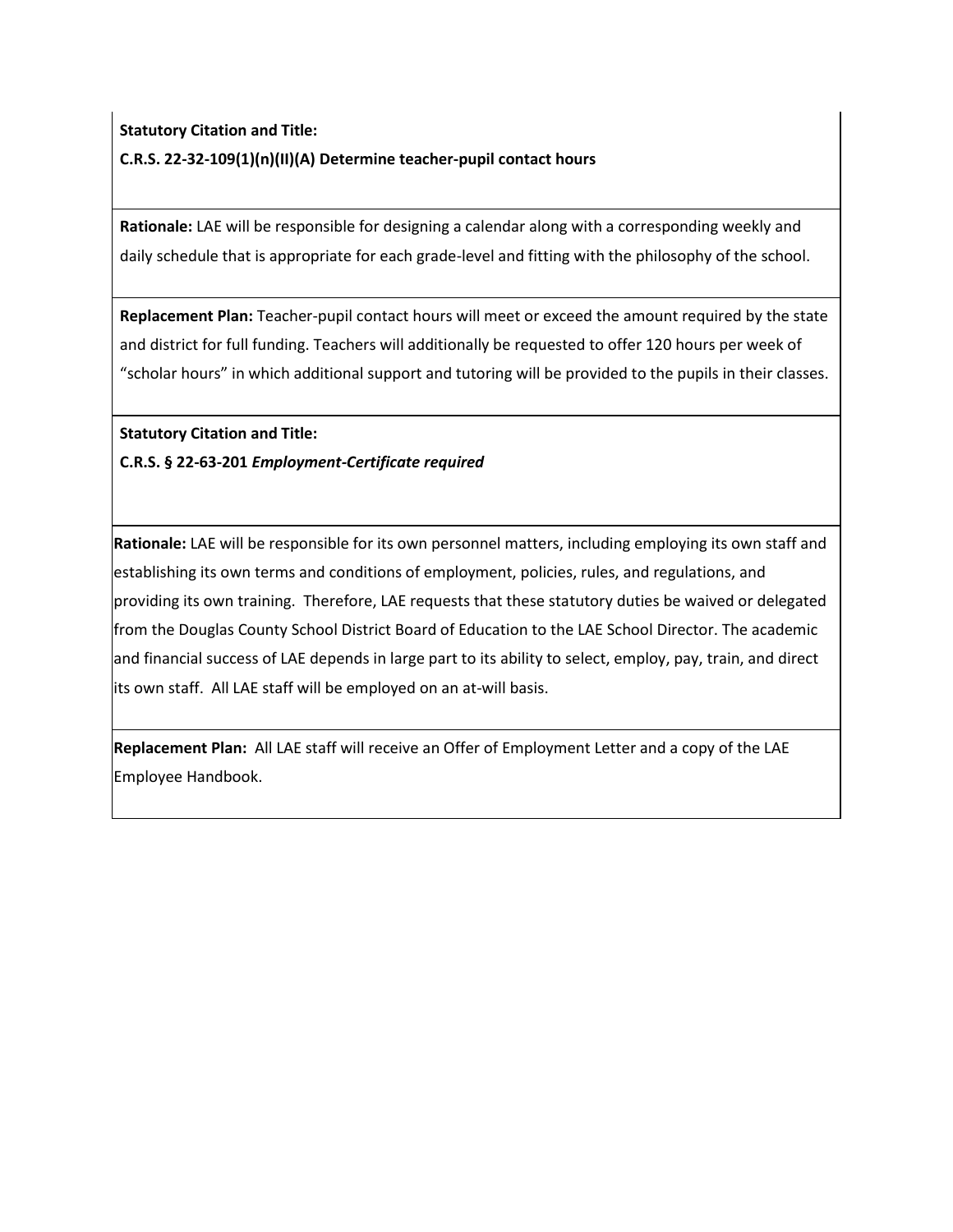Employee Handbook, which details the procedures and policies that will govern their employment at LAE. Each employee will sign an Employee Statement of Acknowledgement that states that they have read and understood LAE employment policies. These policies will meet or exceed state requirements, including a requirement that teachers demonstrate that they are "in field", defined as follows: A teacher is "in-field" if she or he meets at least one of the following criteria: 1) Holds a BA or higher in the relevant subject area; 2) Has completed 36 semester credit hours in the subject matter to be taught; or 3) has a passing score on a State Board approved content exam in the relevant subject area.

Expected Outcome: As a result of these waivers, the school will select, employ and provide professional development for its own teachers and staff, in accordance with the terms and conditions set by this Charter School Contract. As a result of this waiver, SVA will be able to employ professional staff possessing unique skills and/or background experience filling all staff needs.

#### **Statutory Citation and Title:**

**C.R.S. §22-63-202** *Teacher Employment, Compensation and Dismissal Act-Contracts in writing, damage provision*

**C.R.S. §22-63-203** *Teacher Employment, Compensation and Dismissal Act, Probationary Teachers-Renewal and non-renewal of employment contract* **C.R.S. § 22-63-206** *Teacher Employment, Compensation and Dismissal Act*

**Rationale:** The charter school should be granted the authority to develop its own employment offer letters and terms and conditions of employment. The school will be operating differently from other schools with a unique curriculum for which having the proper teaching staff is essential. The charter school is granted the authority under the Charter School Agreement to select its own teachers. The authorizer should not have the authority to transfer its teachers into the charter school or transfer teachers from the charter school to any other schools, except as provided for in the Charter School Agreement.

**Replacement Plan:** Offer letters are submitted to staff at the time of their employment. The charter school has teacher agreements with the terms of non-renewal and renewal of employment agreements, and payment of salaries upon termination of employment of a teacher. The school will hire teachers on a best qualified basis. There is no provision for transfers.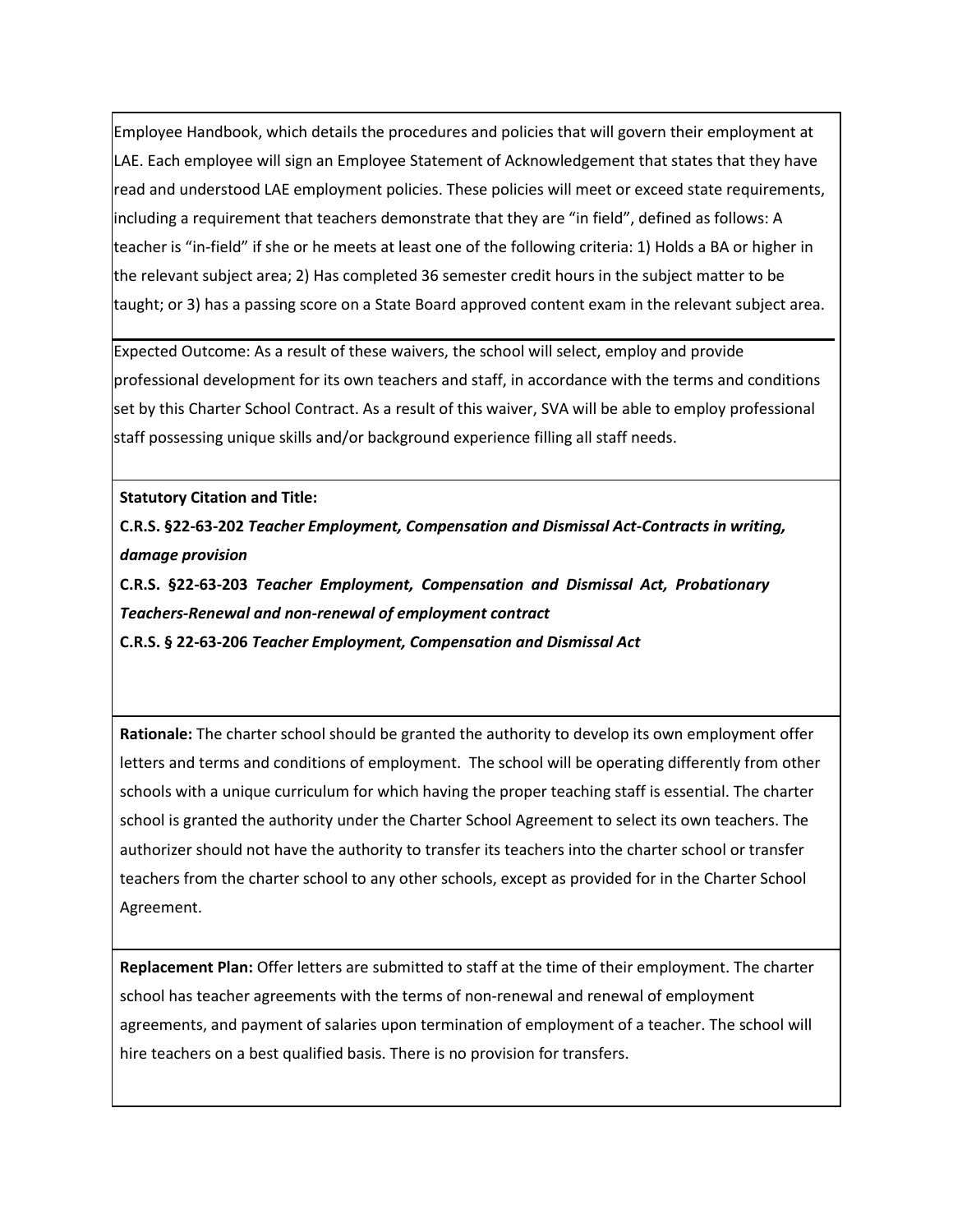**Statutory Citation and Title:**

**C.R.S. §22-7-1014(2)(a) which requires each district to administer the school readiness assessment to each student.**

and **C.R.S. § 22-7-1019(4) which requires the school to be** relieved from the requirement to report school readiness data to the State.

**Rationale**: Leman Academy of Excellence should have sole authority to implement relevant curriculum and assessments that ensure students success in higher learning. The domains of physical well-being, motor development, social-emotional development, language and comprehension development, and cognition and general knowledge have been and are being assessed daily through the use of existing curriculum and assessments. Support is readily available through numerous avenues based throughout the program.

# **Replacement Plan:**

- 1. The school will administer a school readiness assessment of all kindergarten students within the first 60 calendar days of the school year.
- 2. The school readiness assessment will be inclusive of the following domains (which align to the State Board-approved reporting format):
	- a. Physical well-being and motor development
	- b. Social and emotional development
	- c. Language and comprehension development
	- d. Cognition
	- e. General knowledge math
	- f. General knowledge literacy
- 3. The assessment instrument will be research-based, valid, and reliable.
- 4. The school will develop individualized readiness plans informed by the school readiness assessment data for all kindergarten students.
- 5. The results of the school readiness assessments will not be used to deny a student admission or progression to first grade.
- 6. A charter school administering a State Board-approved READ Act assessment within the first 60 calendar days of the school year may fulfill the requirement to administer the literacy component of the school readiness assessment. If a charter school chooses not to administer a State Board-approved READ Act assessment within the first 60 calendar days of the school year, the charter school must administer the literacy component of the school readiness assessment within the first 60 calendar days of the school year and a State Boardapproved READ Act assessment.
- 7. In lieu of participating in the state reporting, the school will keep trend information on file that can be used to inform a continuous improvement process for the school as it relates to supporting students with school readiness success.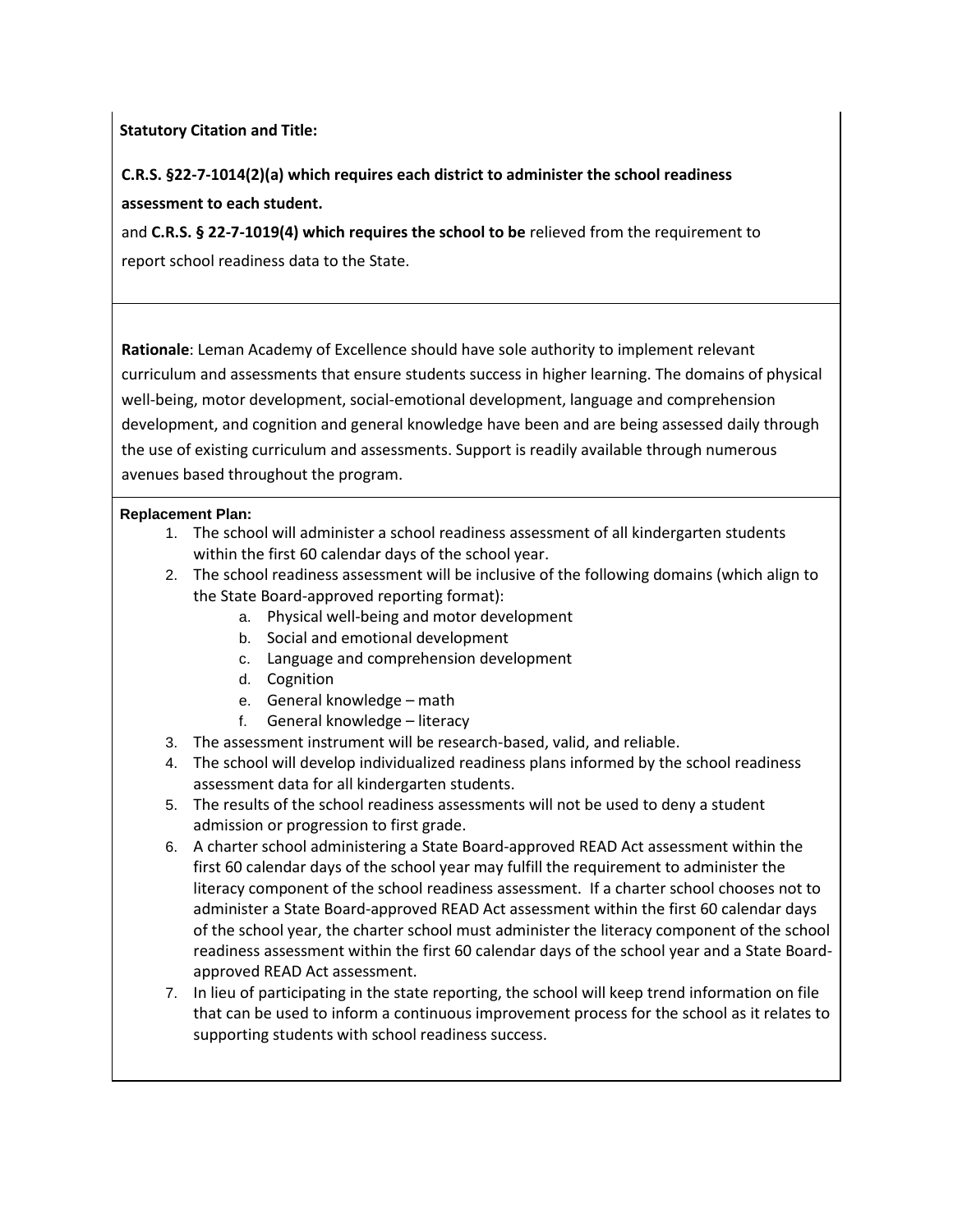**Plan:** Leman Academy of Excellence Kindergarten has three full day programs and two half-day programs that utilize classical curriculum. The curriculum maps ensure that this program meets or exceeds Common Core/State Standards.

Each domain is targeted in the following ways:

# **1. Physical Well-Being and Motor Development**

- Full-day kindergarten students participate 60 times per year in structured physical education classes where curriculum maps are aligned with Common Core and Physical Education Standards, ensuring that instruction meets or exceeds Common Core/ State Standards. Students are assessed on developmentally appropriate motordevelopment skills as they are acquired throughout the year. In addition students participate in recess two times per day on a playground designed to focus on targeted muscle groups and coordination skills. Students will be assessed throughout the year in regards to motor development.
- Full-day kindergarten students participate 40 times per year in Art education, meeting or exceeding state standards. Development of fine motor skills is achieved through of drawing, painting and creating objects. Students are assessed on fine motor skills acquired throughout the year.
- Full-day kindergarten students participate 40 times per year in music education meeting or exceeding state standards. Students participate in a variety of movement and rhythm exercises. Students are assessed on motor development throughout the year.
- Assessment information is gathered by observation protocols based on appropriate developmental guidelines and Common Core/State Standards in the area of physical wellbeing and motor development.

## **2. Social-Emotional Development (based on Common Core/State Standards)**

- Students are instructed in the positive behavior support system designed by the school. This includes classroom, cafeteria, recess and hallway expectations. Students are reward for the positive behavior they demonstrate.
- Various classroom positive behavior techniques are implemented. These include individual behavior charts, and whole class rewards. This is to strengthen self-regulation and executivefunction that help them pay attention, remember directions and control their behavior. Students are guided in the areas of self-care and advocacy, peer accountability, promoting positi school and classroom culture, and celebrating successes of self and others through the full integration of the our Character Education program (i.e. Respect, Responsibility, Integrity, Honesty, Compassion, etc.).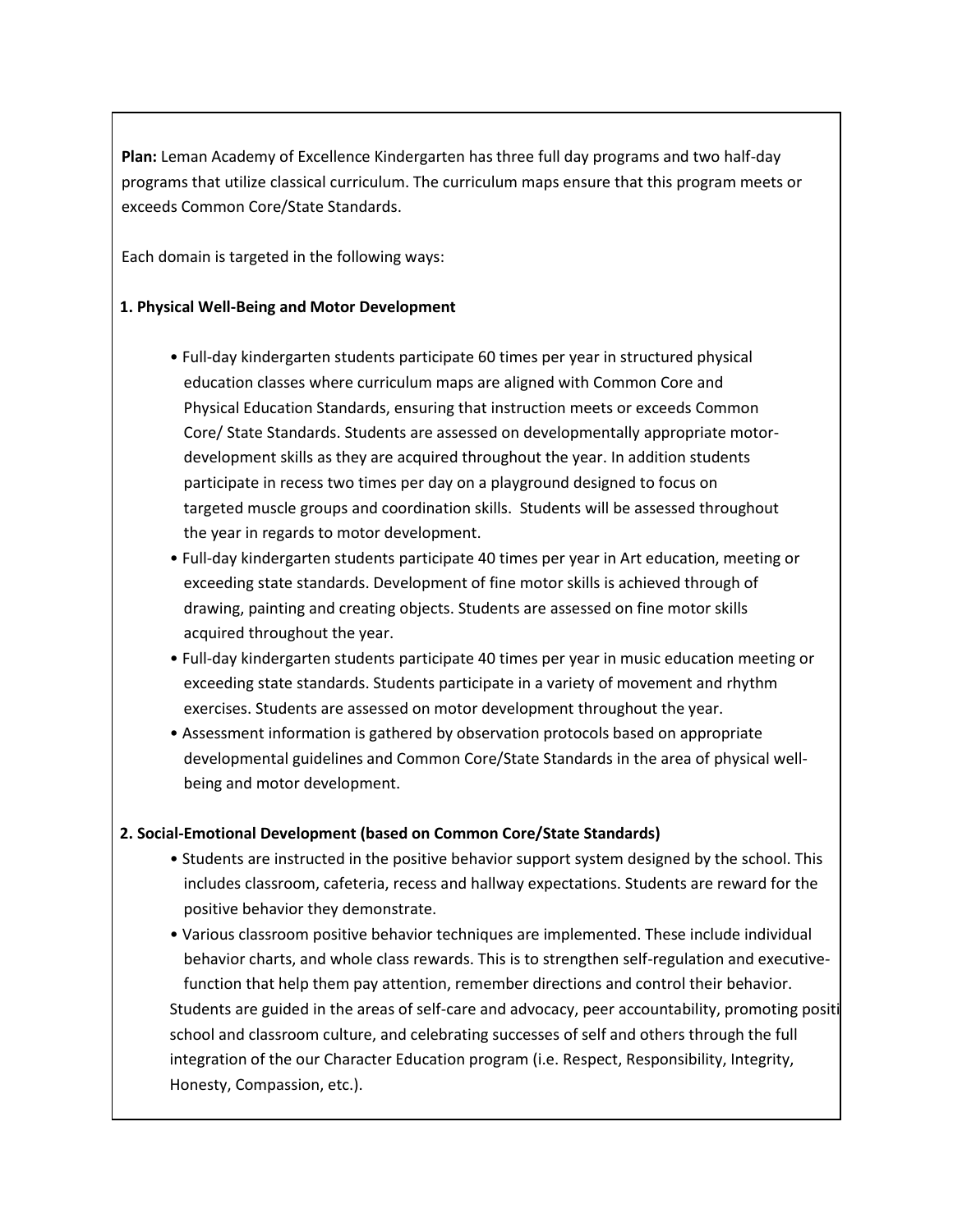• Assessment information is gathered by observation protocols by the classroom teacher based on appropriate developmental guidelines and Colorado State Standards.

# **3. Language and Comprehension Development (based on Common Core/State Standards)**

• Students receive instruction 120 minutes each day using the LAE Classical Language Arts, Shurley Grammar, and LAE Classical Writing. These are comprehensive programs for reading writing, listening and speaking that build vocabulary and knowledge. Students master sounds and letters for fluent decoding and encoding and build knowledge, language and vocabulary that are essential for comprehension. Assessments are administered as prescribed (and as teachers see the need for additional progress monitoring) per the curriculum to monitor growth. Dibels is administered three times per year. Any student who does not make benchmark is progress monitored every 10 days to note progress. Students not making benchmark continue to be assessed with the Dibels assessment to determine the literacy area most in need of improvement. If the student is far below benchmark on two consecutive administrations, the student is placed on a READ plan and given 30 additional minutes of small group instruction daily.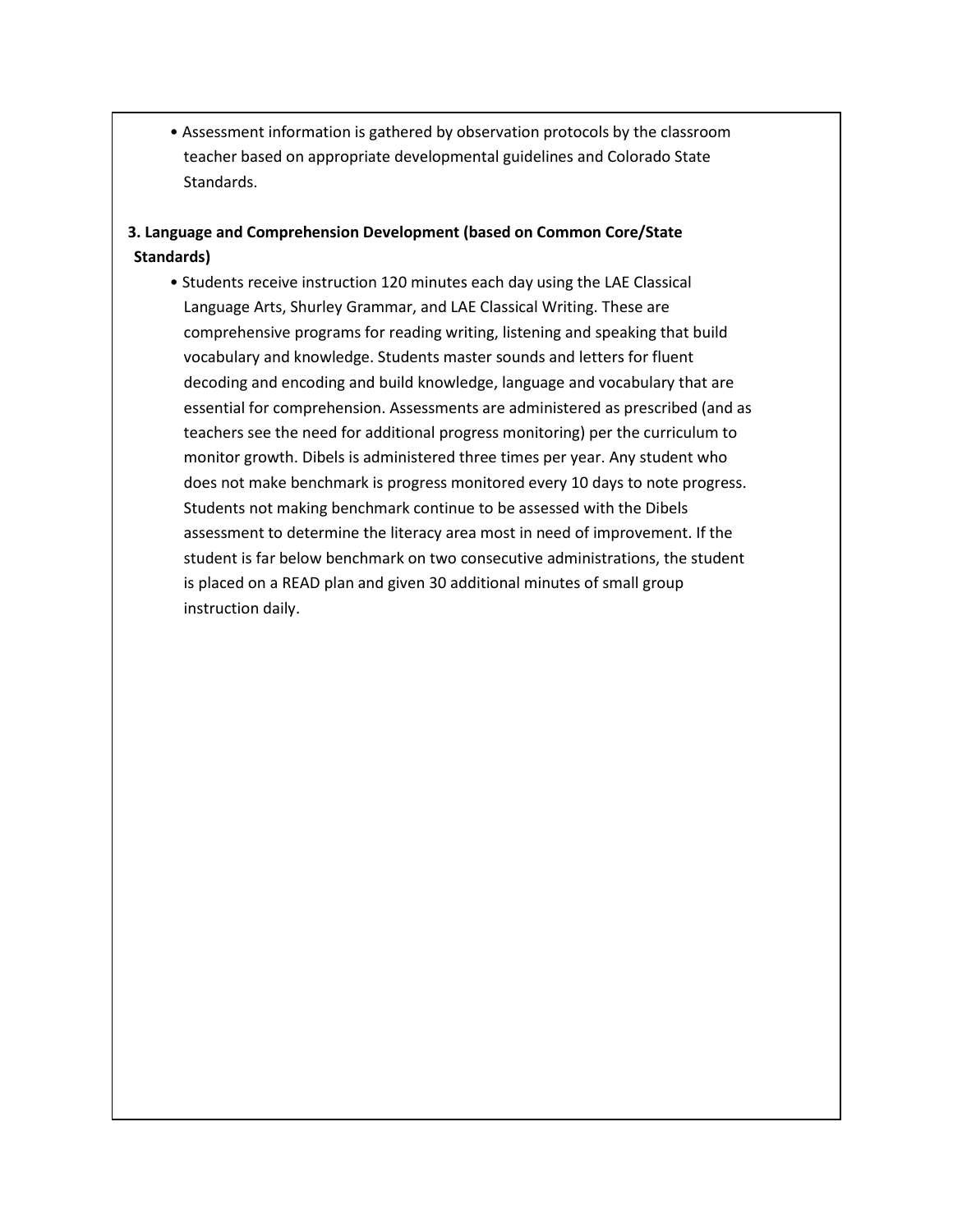#### **4. Cognition and General Knowledge (based on Common Core/State Standards)**

- Students receive 60 minutes of math instruction using Saxon Math curriculum. This meets or exceeds Common Core/State Standards for math. Assessment is given each week to monitor progress. Students who fall behind are given additional time in small group or 1:1 sessions with the teacher in the area of need.
- Science Students are instructed on various topics including: Plants and Animals, Animals and Their Needs, Human Body (including taking care of their body with exercise, cleanliness, healthy foods and rest), Introduction to Magnetism, Seasons and Weather, and Taking care of the Earth. Assessment is given regularly to monitor progress.
- History and Geography Students are instructed on various topics including: Geography - Spatial Sense (working with maps and globe students recognize rivers, lakes, mountains, Atlantic and Pacific Oceans and North and South Pole) and an overview of the seven continents. Assessments are given regularly to monitor progress.
- Assessments information is gathered from formal curriculum assessments and classroom teacher observations based on appropriate developmental guidelines and Common Core/State Standards.

Any student not making adequate growth in any of the above areas receive Response to Intervention strategies in small groups or 1:1 instruction. RtI plans are developed with the support documentation attached. The information includes results of formal assessments, informal assessments and developmental checklists. The information is housed both in EADMS, Infinite Campus and Schoology, which are internet-based student data management systems.

If students do not respond with adequate growth following this intervention they may be referred to a Physical/Occupational Therapist; Psychologist; Speech/Language Therapist, and SPED Teacher for further assessment.

Methods and assessments used are clear and relevant and have the goal of improving student academic growth, and meet the intent of the quality standards established in State Statute 22-7-1014(2)(a).

**Duration of the Waiver:** Leman Academy of Excellence (LAE) requests that the waiver be for the duration of its contract with Douglas County School District RE-1. Therefore, the waiver is requested until **June 30, 2021.**

**Financial Impact:** Leman Academy of Excellence anticipates that the requested waiver will have no financial impact upon Douglas County School District RE-1 or LAE.